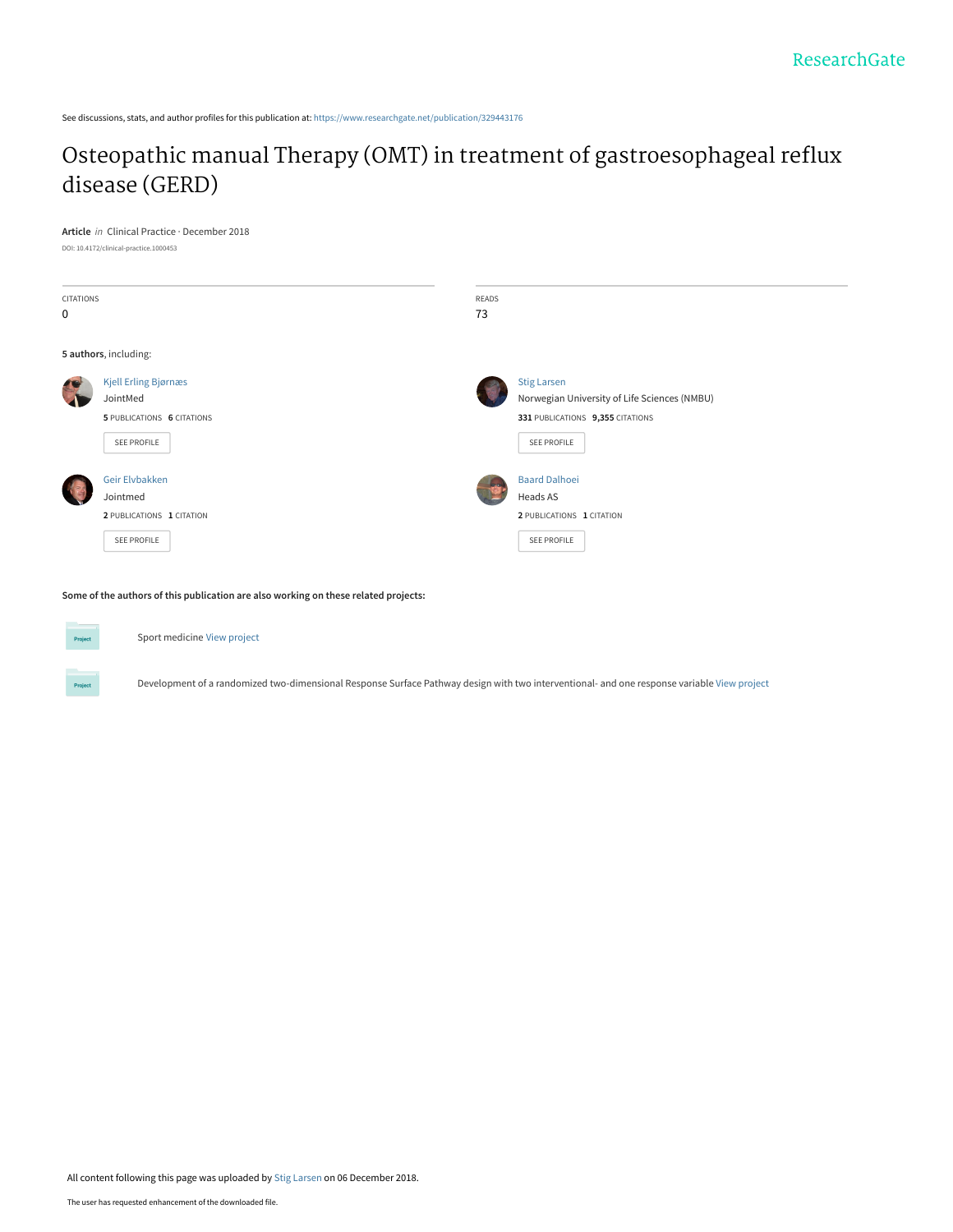# Osteopathic manual therapy (OMT) in treatment of gastroesophageal reflux disease (GERD)



#### **Abstract**

**Background:** Osteopathic Manual Therapy (OMT) is a non-pharmaceutical and none-invasive treatment, designed to treat Gastroesophageal Reflux Disease (GERD). The aims were to determine a Minimum Efficacy Dose (MED) and the longterm effect of OMT in the treatment of GERD.

**Materials and method:** The study was performed as a two-dimensional, between-patient Response Surface Pathway (RSP) designed multicenter study with "Number of OMTs" and "Treatment Interval" as interventional variables. The main response variable was the percent reduction in the sum of the five GERD-scores from baseline. Three patients on the first design level received six OMT with five days' interval. The number of OMTs and treatment interval in the second (n=5) and third design levels (n=7) were based on the results of the previous design level. The mean age and duration of GERD were 50.2 and 10.9 years, ranging from 25.7 to 75.7 years and 0.2 to 36.3 years, respectively.

**Results:** The percent reduction in GERD-score increased with increasing number of OMTs and time intervals, but flattered out after four OMTs and three to four days treatment interval. The estimated MED of OsMT was three treatments with two days interval resulting in a GERD-score reduction of 62.2% (95% CI: 50.3-80.1%). All the five GERD-symptoms and consequently the mean GERD-score were significantly reduced after the first two OMTs, one week, three and 12 months after the last treatment (p<<0.01). One week after last OMT, the GERD-score reduced with 75% and 33% symptoms free patients. At one-year follow-up, the reduction was 63.3% with 46.7% had no GERD-symptoms.

**Conclusion:** Anti-reflux OMT significantly decreases the GERD-symptoms and the use of PPI. 46.7 percent of the patents had no GERD symptoms one year after treatment. The estimated MED of OMT was three treatments with two days (48 hours) interval.

#### **Keywords: Gastroesophageal reflux disease (GERD), osteopathic manual therapy (OMT), patient**

#### **Introduction**

Gastroesophageal Reflux Disease (GERD) has an obvious negative impact on Quality Of Life (QOL). The prevalence is increasing worldwide [1-3] and may even be reflected in the economy of the society [4,5]. Today, the most commonly used class of drugs for GERD is Proton Pump Inhibitors (PPI). This approach is not curative and frequently requires continuous medication. In addition, patients are advised to make lifestyle changes, which may reduce the symptoms of reflux. The only approved curative treatment today is surgical procedures such as fundoplication. Surgery is mainly used in patients with severe GERD-symptoms often combined with insufficient PPI effect. However, surgery is invasive very difficult to reverse and carries a risk for serious adverse effects.

A special designed anti-reflux OMTprocedure combining traction of the cardia, mobilization of the diaphragm and thoracic spine with posture correction was applied in a study of 22 endoscopically examined GERD patients [6]. A postural correction consisted of an extension of columna, carried out daily by the patient. The patient was supine positioned on a soft pillow for 15 minutes, which was located in the thoracic-lumbar region. A total osteopathic examination was conducted. Areas in the body that could affect the lesion region were manually treated. The cardia region may be influenced by viscero-somatic reflexes or mechanical tensions in the diaphragm area. Treatment techniques performed were adapted to each patient, as described in the osteopathic literature [7]. The reduction in the total number

**Kjell E Bjørnæs1 ,**  Geir Elvbakken<sup>1</sup>, Bård Dalhøi<sup>1</sup>, **Tor Harald Garberg1 , Joachim Kaufmann1 , Espen Glomsrød1 , Ola Reiertsen<sup>2</sup> and Stig Larsen<sup>3</sup> \***

*1 JointMed, Hønengata 6, 3513 Hønefoss, Norway 2 University of Oslo, Campus Ahus, 1478 Lørenskog, Norway 3 Norwegian University of Life* 

*Science, Faculty of Veterinary Science, Department of Production Animal Clinical Sciences, Centre for Epidemiology and Biostatistics, Oslo, Norway*

*\*Author for correspondence:*

*stig.larsen@nmbu.no*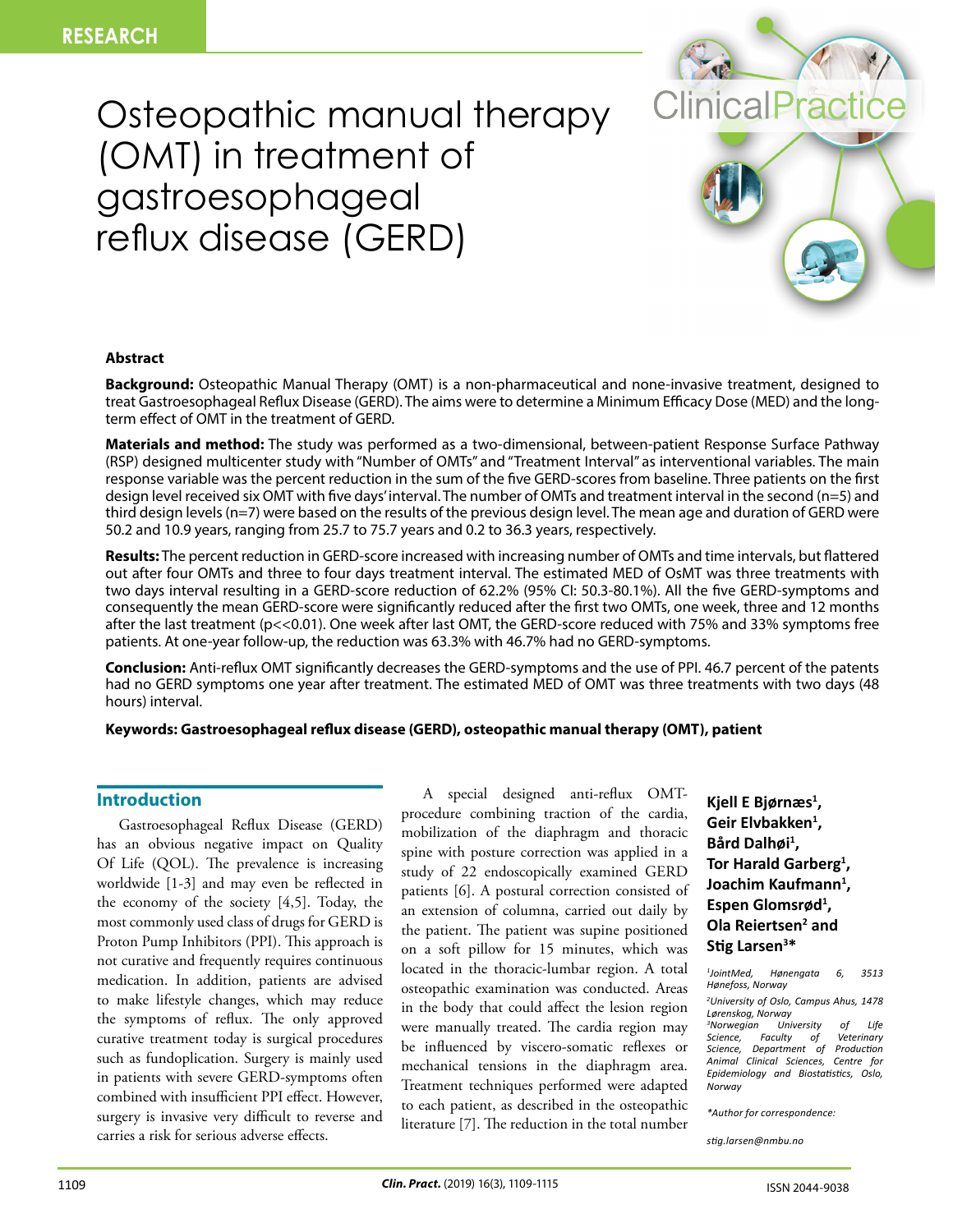of GERD-symptoms was significant, and "moderate" or "good" effect was detected in 77.3% of the patients. However, the lack of controls reduced the strength of these results. Recently a randomized, double-blinded, and placebo-controlled study in 58 patients of OMT in the treatment of GERD was published [8]. All the GERD-symptoms were significantly reduced one week after the last treatment in the OMT group (n=44) compared to no reduction in the control group (n=14). Twelve percent of the OMT patients were symptom-free, and 75% reported above a 50% reduction in symptoms. "Acid in the mouth" and "Heartburn" was reduced by 81%. The OMT-procedure was well described [6,8], but neither the OMT dose nor the long-term effect was clarified. The dose of OMT was defined as the number of OMTs applied and the interval between each treatment needed to obtain a qualified reduction in the symptoms.

The main aim of this study is to determine a Minimum Efficacy Dose (MED) of OMT by assessing the GERD-symptoms one week after the last treatment. Furthermore, the effects on GERD-symptoms, GERD-score, and use of PPI three and twelve months after treatment were assessed.

#### **Material and Methods**

The study population consisted of GERD patients, passed the age of 18 years. Patients with hiatus hernia  $\geq 5$  cm and patients suffering from gastric ulcer, cancer and uncontrolled bacterial, viral, fungal or parasite infection were excluded. The patients were recruited from and treated at five Norwegian osteopathic clinics with Halden in south, Bergen in west, Hønefoss in east, Trondheim in the mid and Alta in north. The study was approved by the regional ethical committee, and the patients gave informed consent to participate. Ten female and five male GERD patients were included [9]. The mean and range of age were 50.2 years (25.7 to 75.7), duration of disease 10.9 years, (0.2 to 36.3) and body-mass-index  $24.3 \text{ kg/m}^2$  (17.6-37.7). Thirteen patients responded on PPI with moderate to good effect. One patient had no effect of PPI and one had severe Adverse Events (AE) and did not use PPI at the time of inclusion in the study. Additionally, one patient had previously received acupuncture with moderate effect and one received alternative treatment

with good effect. Two patients did not use any medication or received other GERD-treatment prior or during the study. Six patients reported muscular and skeleton disease whereof one received osteopathic treatment. Seven patients had no concomitant disease.

The study was conducted as a twodimensional, randomized between-patient RSP three-level designed multicentre trial [9,10] with "Number of OMT's" and "Interval between the treatments" as intervention variables. The degree of "Heartburn", "Chest pain", "Acid in the mouth", "Epigastric pain" and "Thoracic pain" were recorded by the patients on a 10 cm Visual Analogue Scale (VAS) [11]. Registration of the five GERD-symptoms was performed by the patients at baseline, before every new treatment, one week, three and 12 months after the last treatment. The sum of the five GERDsymptoms and percent reduction from baseline to one week after the last OMT was the main response. Patients obtaining a reduction of at least 50% were classified as a responder to the treatment. As secondary variables "Sleeping problem", "Digestive problem" and "Vomiting" were recorded by the patients at all visit by using VAS. Additionally, the use of PPI and other reflux treatment were recorded.

*Statistical analysis:* Continuously distributed variables were expressed by mean values with 95% Confidence Interval (CI) [12]. As an index of dispersion, Standard Deviations (SD) was given. Categorized variables were expressed in contingency tables [13]. The development in an intervention variable was performed by using polynomial regression analysis with the other intervention variable as a covariate [14]. The percent reduction in the sum of GERDsymptoms assumed ordinal in both the two interventional variable and the probability increases monotonically over the interventional levels. Isotonic regression was used for the estimation of MED [15-17].

## **Results**

The sum of GERD-symptoms fell significantly  $(p\ll0.01)$  from baseline until four OMTs and was stabilized **(FIGURE 1A)**. Additionally, the sum of symptoms was significantly reduced with increasing duration between the OMTs until an interval of three to four days (**FIGURE 1B).** The MED of OMT in The treatment of GERD was estimated to three OMT's with an interval of two days or 48 hours,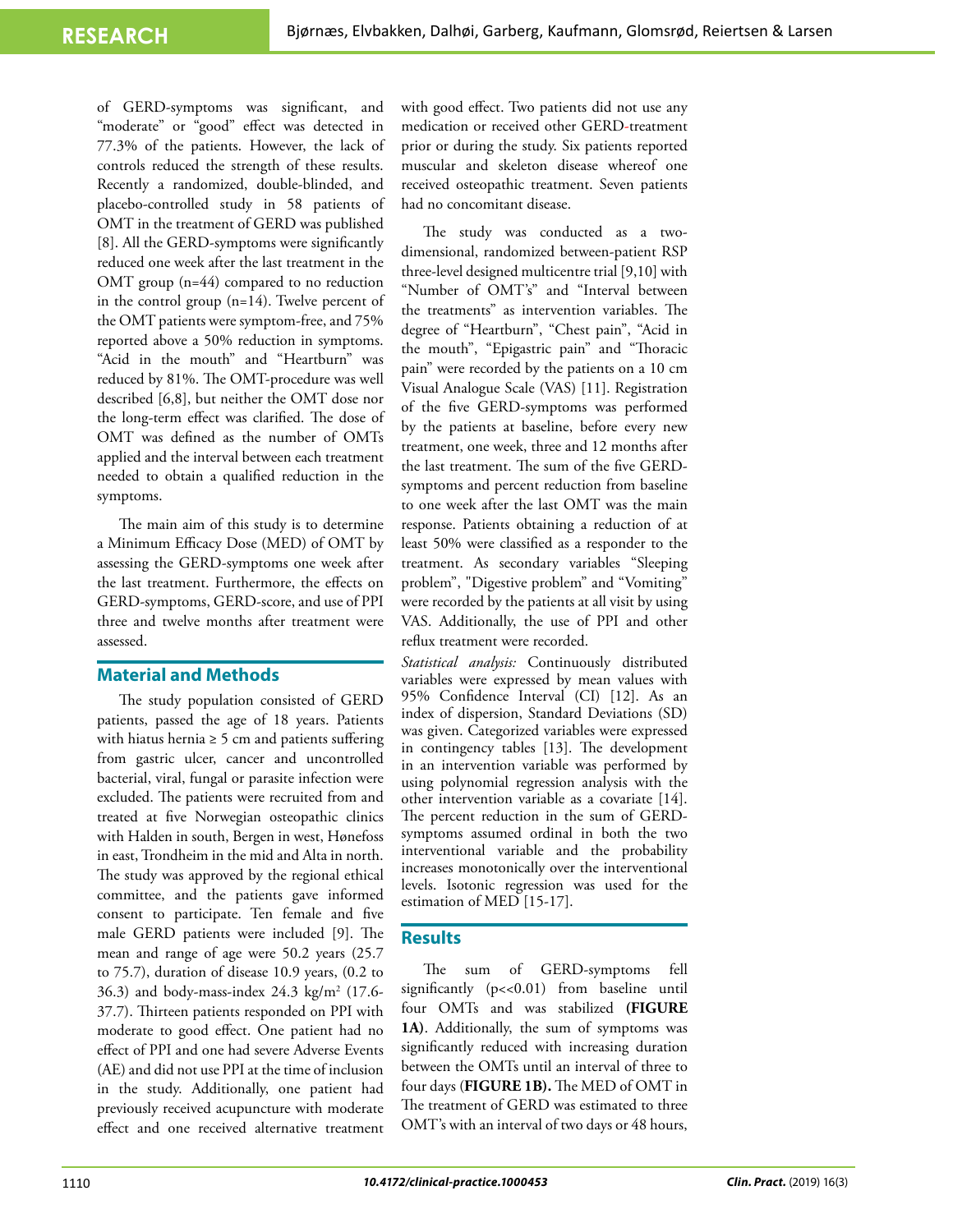the estimated percent reduction of GERDsymptoms was 62.2% (95% CI: 50.3-80.1%).

The mean sum of GERD-symptoms was significantly reduced after the first two OMTs  $(p<<0.01)$ , and one week, three months and one year after the last OMTs **(FIGURE 2)**. One week after the last OMT, the sum of GERDsymptoms fell with 75%. Thirteen of the 15 patient had a reduction above 50% and hence classified as responders. Five of the patients or 33% had no GERD-symptoms **(TABLE 1).** The mean reduction in GERD-symptoms was nearly stable the following three months after the last OMT with 11 patients as responders and the fraction of patients with no GERDsymptoms increased to 46.7%. One year after the last OMT, the mean reduction in GERDsymptoms was 63.3%. Ten of the 15 patients were classified as responders to the treatment, and the number of symptom-free patients was unchanged from the three months follow-up.



**FIGURE 1. Sum of GERD-symptoms as a function (A) of treatment number corrected for treatment interval in days and (B) of interval durations corrected for a number of treatment. The shaded area shows the 95% confidence boundary.**

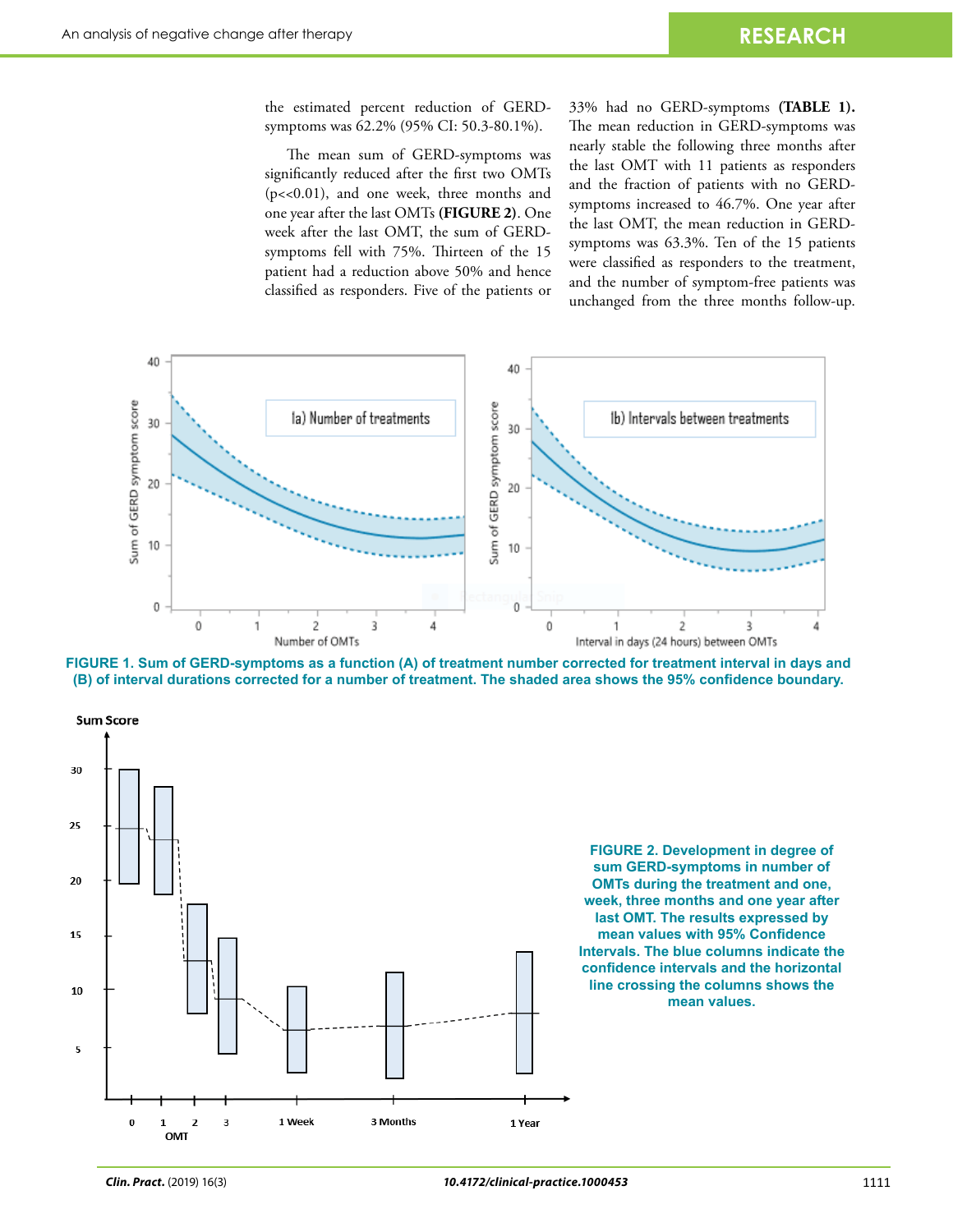The reduction in mean percent responder was due to two patients obtaining other diseases after three months follow-up **(FIGURE 2)**, which indirectly resulted in the return of the GERDsymptoms. By leaving these two patients out from the analysis, the reduction was 77.4% and 53.8% was symptom-free after one year.

The five GERD-symptoms were all significantly reduced above 56% one week after the last OMT **(TABLE 2)**. The largest reduction detected in "Thoracic pain" with 84.2% and the smallest in "Acid in the mouth" **(TABLE 1)**. At three months follow-up, all the five GERD-symptoms were reduced with at least 60%. The symptom with the largest reduction was "Epigastric pain" with 80.4% and the smallest obtained in "Heartburn" **(TABLE 1)**. The situation was nearly unchanged one year after the last OMT. Despite the two patients obtaining other disease influencing GERD, all symptoms were significantly reduced from baseline  $(p\ll0.01)$  with more than 50%. The largest reduction was detected in "Heartburn"

with 65.5% and smallest in "Thoracic pain".

Of other symptoms related to GERD, "Sleeping problems" was reported at baseline by nine patients, "Digestive problems" by eight and "Vomiting Problem" by five patients **(TABLE 3).** One week and three months after last OMT, two patients reported "Sleeping problems and "Vomiting Problem". After one year, four respectively two patients reported these two symptoms, respectively. All the five patients reporting "Digestive problems" at baseline were free of the symptom one week, three months and one year after the last OMT. The degree of "Sleeping problems" was reduced with 89.1%, 84.9%, and 56.0% one week, three months and one year after last OMT, respectively **(TABLE 3)**. The degree of "Vomiting Problem" was reduced by 77.3% one week after last OMT and 80.9% and 92% at three months and one-year follow-up. The GERD-related symptoms were reported by 12 patients at baseline but only by two patients one week after the last OMT, three patients at three months follow-up and five

| TABLE 1. Response classification one week, three months and one year after the last OMT. The number of patient<br>with the different GERD symptom at baseline is given in brackets. The results expressed in number of patient<br>within each percent reduction category. |                                           |                |                |                |             |
|---------------------------------------------------------------------------------------------------------------------------------------------------------------------------------------------------------------------------------------------------------------------------|-------------------------------------------|----------------|----------------|----------------|-------------|
| % reduction from<br>baseline                                                                                                                                                                                                                                              | <b>GERD Symptoms</b><br>(No. of patients) | < 50%          | $>50-75%$      | $>75-95%$      | $\geq 95\%$ |
|                                                                                                                                                                                                                                                                           | Heartburn (12)                            | 4              | 3              | 2              | 3           |
|                                                                                                                                                                                                                                                                           | Chest Pain (14)                           | 4              |                | 3              | 6           |
| One week after the last                                                                                                                                                                                                                                                   | Acid in mouth (12)                        | 5              | 2              | $\Omega$       | 5           |
| <b>OMT</b>                                                                                                                                                                                                                                                                | Epigastric Pain (13)                      | 4              | 2              | $\overline{2}$ | 5           |
|                                                                                                                                                                                                                                                                           | Thoracic Pain (11)                        |                | 3              | 2              | 5           |
|                                                                                                                                                                                                                                                                           | <b>Sum GERD symptoms</b>                  | $\mathbf{2}$   | 4              |                | 5           |
|                                                                                                                                                                                                                                                                           | Heartburn (12)                            | 4              |                |                | 6           |
|                                                                                                                                                                                                                                                                           | Chest Pain (14)                           | 4              | 0              |                | 9           |
| Three months after the                                                                                                                                                                                                                                                    | Acid in mouth (12)                        | 4              | 2              | $\Omega$       | 6           |
| last OMT                                                                                                                                                                                                                                                                  | Epigastric Pain (13)                      | 1              | 4              | $\mathcal{P}$  | 6           |
|                                                                                                                                                                                                                                                                           | Thoracic Pain (11)                        | 4              |                | <sup>0</sup>   | 6           |
|                                                                                                                                                                                                                                                                           | <b>Sum GERD symptoms</b>                  | 41             | 3              |                | 7           |
|                                                                                                                                                                                                                                                                           | Heartburn (12)                            | 3              | 0              |                | 8           |
|                                                                                                                                                                                                                                                                           | Chest Pain (14)                           | 5              |                |                | 7           |
| One year after the last<br><b>OMT</b>                                                                                                                                                                                                                                     | Acid in mouth (12)                        | 4              | 0              | <sup>0</sup>   | 8           |
|                                                                                                                                                                                                                                                                           | Epigastric Pain (13)                      | 3              | $\overline{2}$ | 3              | 5           |
|                                                                                                                                                                                                                                                                           | Thoracic Pain (11)                        | 5              | 0              | $\Omega$       | 6           |
|                                                                                                                                                                                                                                                                           | <b>Sum GERD symptoms</b>                  | 5 <sup>2</sup> |                |                | 7           |

**TABLE 2. Reduction in the five GERD symptoms from baseline to one week, three months and one year after last OMT. The results expressed by mean values and 95% confidence intervals in bracket.**

| <b>GERD Symptom</b>    | No. of pat. | Reduction in degree of symptoms after last OMT |                |                  |  |  |
|------------------------|-------------|------------------------------------------------|----------------|------------------|--|--|
| assessed on a 10cm VAS |             | One week                                       | Three months   | One year         |  |  |
| Heartburn              | 12          | $3.7(1.6-5.8)$                                 | $4.0(1.7-6.3)$ | $4.5(1.9 - 7.1)$ |  |  |
| Chest Pain             | 14          | $4.4(2.7-6.1)$                                 | $4.8(2.8-6.9)$ | $3.9(1.7-6.1)$   |  |  |
| Acid in mouth          | 12          | $2.6(1.3-4.7)$                                 | $3.3(1.6-5.0)$ | $3.3(1.1-5.5)$   |  |  |
| Epigastric Pain        | 13          | $4.8(2.8-6.8)$                                 | $5.2(4.0-6.5)$ | $4.5(2.1-6.9)$   |  |  |
| Thoracic Pain          |             | $5.5(4.1-6.6)$                                 | $4.4(2.0-6.8)$ | $3.8(0.7-6.8)$   |  |  |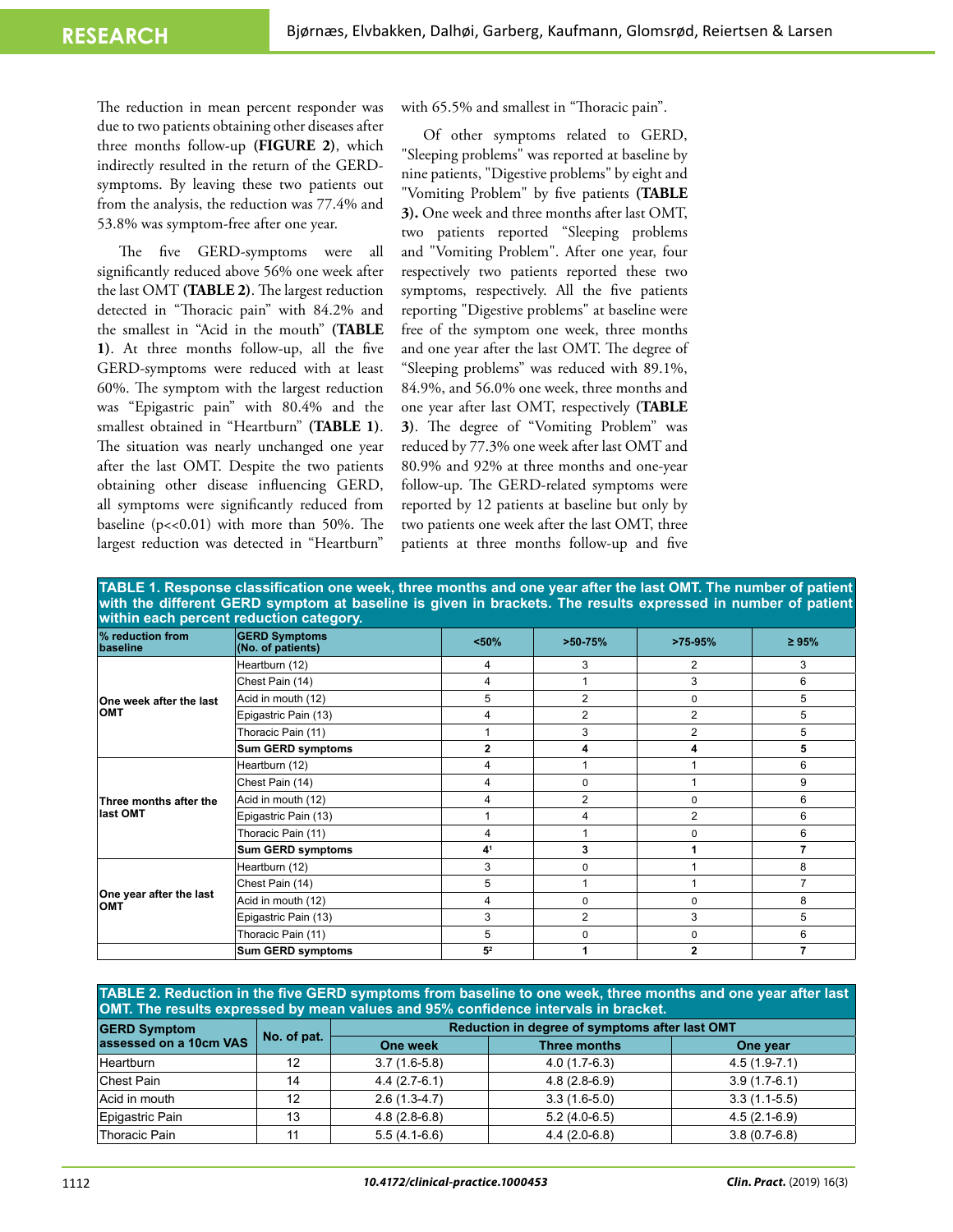**TABLE 3. Reduction in degree of "Sleeping problem", "Digestive problem" and "Vomiting" one week, three months and one year after the last OMT. The results expressed by mean values with 95% confidence intervals.**

| <b>GERD related Symptom assessed on</b> | No of patients | Reduction in degree of related symptoms after last OMT |                 |                 |  |  |
|-----------------------------------------|----------------|--------------------------------------------------------|-----------------|-----------------|--|--|
| a 10cm VAS                              |                | One week                                               | Three months    | One year        |  |  |
| Sleeping problems                       |                | $4.6(2.3-6.8)$                                         | $4.1(2.0-6.2)$  | $2.8(0.0-5.6)$  |  |  |
| Digestive problems                      |                | $3.8(0.0-7.8)$                                         | $3.8(0.0-7.8)$  | $3.8(0.0-7.8)$  |  |  |
| Vomiting problems                       |                | $4.3(1.9-6.6)$                                         | $3.4(1.8-5.0)$  | $4.4(2.4-6.3)$  |  |  |
| Sum related symptoms                    |                | 7.4 (4.2-10.7)                                         | $6.9(3.8-10.1)$ | $5.7(1.3-10.0)$ |  |  |

| TABLE 4. Reduction in use of anti-reflux treatment after last OMT. |                  |                 |              |              |              |  |  |
|--------------------------------------------------------------------|------------------|-----------------|--------------|--------------|--------------|--|--|
| <b>Visit</b>                                                       |                  | <b>Baseline</b> |              |              |              |  |  |
|                                                                    | <b>Frequency</b> | <b>None</b>     | When needed  | Daily used   | <b>Total</b> |  |  |
|                                                                    | None             |                 |              |              | 10           |  |  |
| One week after last OMT                                            | When needed      | n               |              |              | 3            |  |  |
|                                                                    | Daily used       | 0               | O            |              | 2            |  |  |
|                                                                    | Total            | ◠               | 6            |              | 15           |  |  |
|                                                                    | None             |                 |              | 3            | 9            |  |  |
| Three months after last OMT                                        | When needed      |                 |              | 3            | 3            |  |  |
|                                                                    | Daily used       | O               |              |              | 3            |  |  |
|                                                                    | Total            | ົ               | 6            |              | 15           |  |  |
|                                                                    | None             |                 | 5            | 3            | 10           |  |  |
|                                                                    | When needed      | U               |              | <sup>0</sup> |              |  |  |
| One year after last OMT                                            | Daily used       | O               | <sup>0</sup> |              |              |  |  |
|                                                                    | Total            | ົ               | 6            |              | 15           |  |  |

patients after one year. **(TABLE 3).**

The use of PPIs reported by the patients was significantly (p<0.01) reduced from baseline to one week, three and 12 months after last OMT **(TABLE 4).** Two patient did not use PPI due to lack of efficacy and severe AE neither at baseline nor during the study and follow-up. One week after last OMT only two patients permanently used PPI and eight patients have stopped all anti-reflux treatment. Three patients reporting daily use of anti-reflux treatment at three months follow-up and further to four one year after the last OMT. At three months follow-up, seven patients had stopped anti-reflux treatment and eight after one year.

#### **Discussion**

The present study supports the results from both our previous publications [6,8] and others [18]. The sum of GERD-symptoms reduces significantly already after two treatments and increasing with increased numbers of OMTs. However, the effect flattered out after three to four treatments indicating that most of the OMT effect then is obtained. In the papers describing the anti-reflux OMT procedure, the number of OMTs varied from two to 10, but in the placebo-controlled study, the number of treatments was standardized to three [6,8]. This seems to be nearby the optimal number. The prevalence of responders to OMT one week after last treatment in this study [8] was 75% compared to 28.6% in the placebo group. This is identical to the response rate obtained in the present study in which the number of treatments varied from two to six. In the two previous studies, the patients were followed only one week after the last OMT, compared to the present study in which the patients were followed up with new investigation first three months and finally 12 months after the last OMT. If the effect has disappeared only a short time after the end of treatment, this results would not have been more than interesting. However, the effect was nearly unchanged after three and 12 months. In the group of patients classified as a responder to OMT, the sum of GERD symptoms was reduced with 75%, 70%, and 63% one week, three and 12 months after the last treatment, respectively. However, the prevalence of symptom-free patients increases from 33% one week after the last OMT to nearly 50% one year later.

The duration between each OMT treatment is central in Osteopathy. It is stated that the body has to recover between each intervention [19]. In the previous GERD-studies [6,8] this factor has varied from one to two weeks. However, the present study indicated that this duration should be substantially smaller. The MED was estimated to three OMTs with a duration between each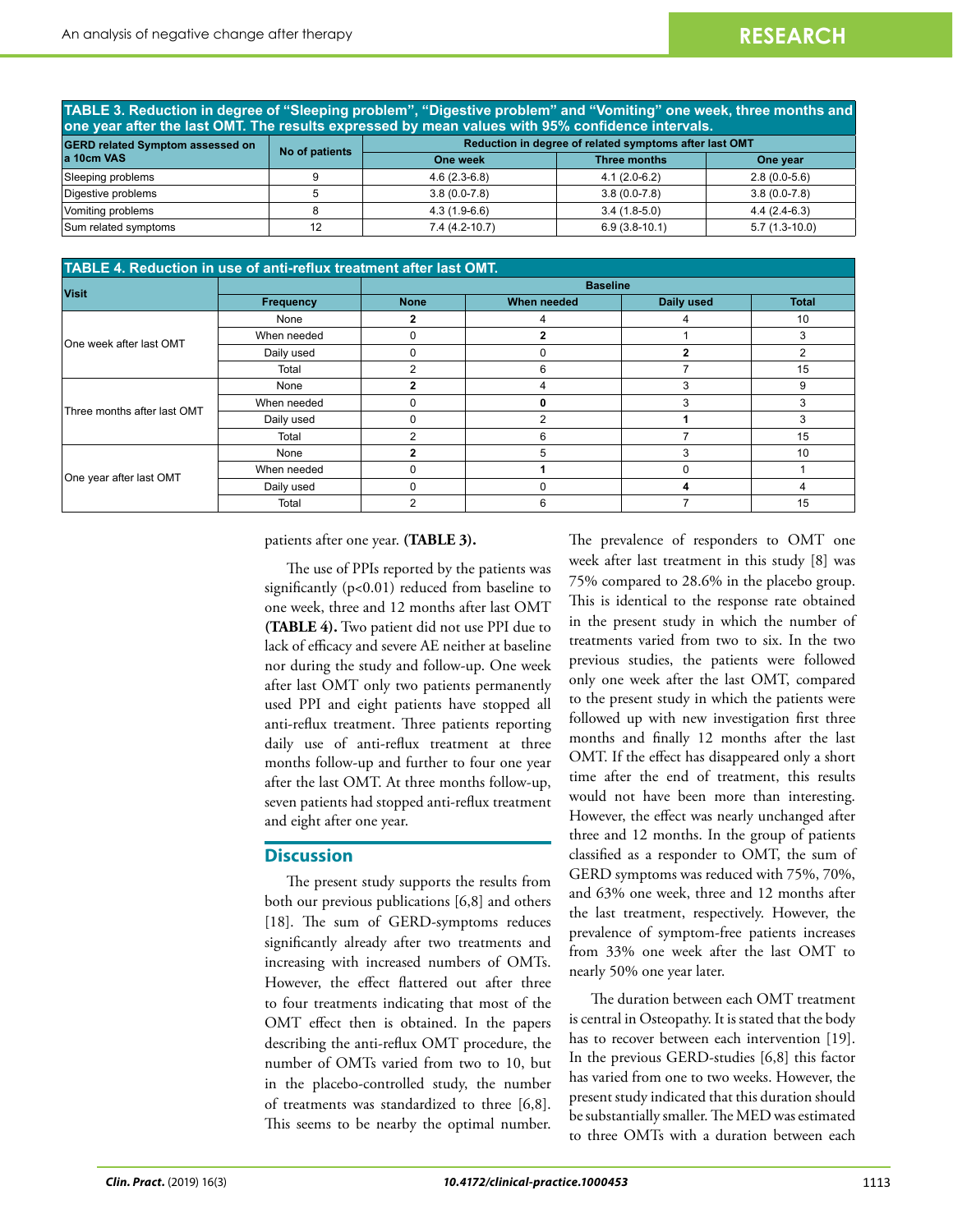treatment of only two days. Additionally, the effected flattered out with an interval between three and four days. This may support that antireflux OMT acts by obtaining an anatomical change in the region of the Lower Esophageal Sphincter (LES). The patients included in this study had a long duration of GERD and desired anatomical change may be difficult to obtain by anti-reflux OMT. By using a too long interval between each treatment, LES will return to the previous situation before the next OMT and the effect will disappear.

All the five GERD-symptoms was significantly reduced one week, three and 12 months after the last OMT. The reduction in "Heartburn" and "Acid in the mouth" was most pronounced from one week after the last treatment to three and 12 months follow-up. "Epigastric pain" and "Chest pain" were nearly unchanged but "Thoracic pain" was slightly reduced. As stated above, the patients included in this study had suffered from GERD over several years. Even if the treatment, in general, prevents the reflux of acid gastric juice, the healing of the esophageal damage takes time.

PPI and H2-antagonists act by increasing the pH of the gastric juice, thus alleviating the damage of the oesophageal mucosa in GERD. However, the underlying cause of reflux will not be corrected, and most patients will need continuous medication for control of GERDsymptoms. The present study detected a significant reduction in the use of PPI one week, three and 12 months after the last OMT. Among the patients previously using PPI, 67.5% did not use such medication one year after the study.

GERD is a common multifactor disorder

due to a defective sphincter mechanism at the esophagus-gastric junction [1]. In addition to other gastrointestinal disorder, lifestyle-related diseases, musculoskeletal disorders, asthma, fatty liver disease, and chronic diseases are among those reported to be at risk of GERD or GERD symptoms [2,3,20-22]. The mechanism of action of the anti-reflux OMT is mainly directly related to LES. It might additionally be related to musculoskeletal disorders, but more doubtfully to other diseases giving GERD symptoms.

The only approved potentially curative GERD-treatment today is surgical procedures such as fundoplication. It is a very interesting finding of the present study that OMT might have a curative effect at least on a subpopulation of GERD patients. However, some caution should be taken due to the small number of patients.

#### **Conclusion**

Anti-reflux OMT significantly decreases the GERD-symptoms and the use of PPI. 46.7 percent of the patents had no GERD symptoms one year after treatment. The estimated MED of OMT was three treatments with two days (48 hours) interval.

## **Acknowledgment**

The authors would like to thank Nordic Osteopathic Research Institute, MEDOC and Norwegian Association of Osteopathy (Norsk Osteopatforbund) for their participation in the study. ClinicalTrials.gov identifier: NCT03568825

Norwegian Regional Ethical Committee number: 2016-936